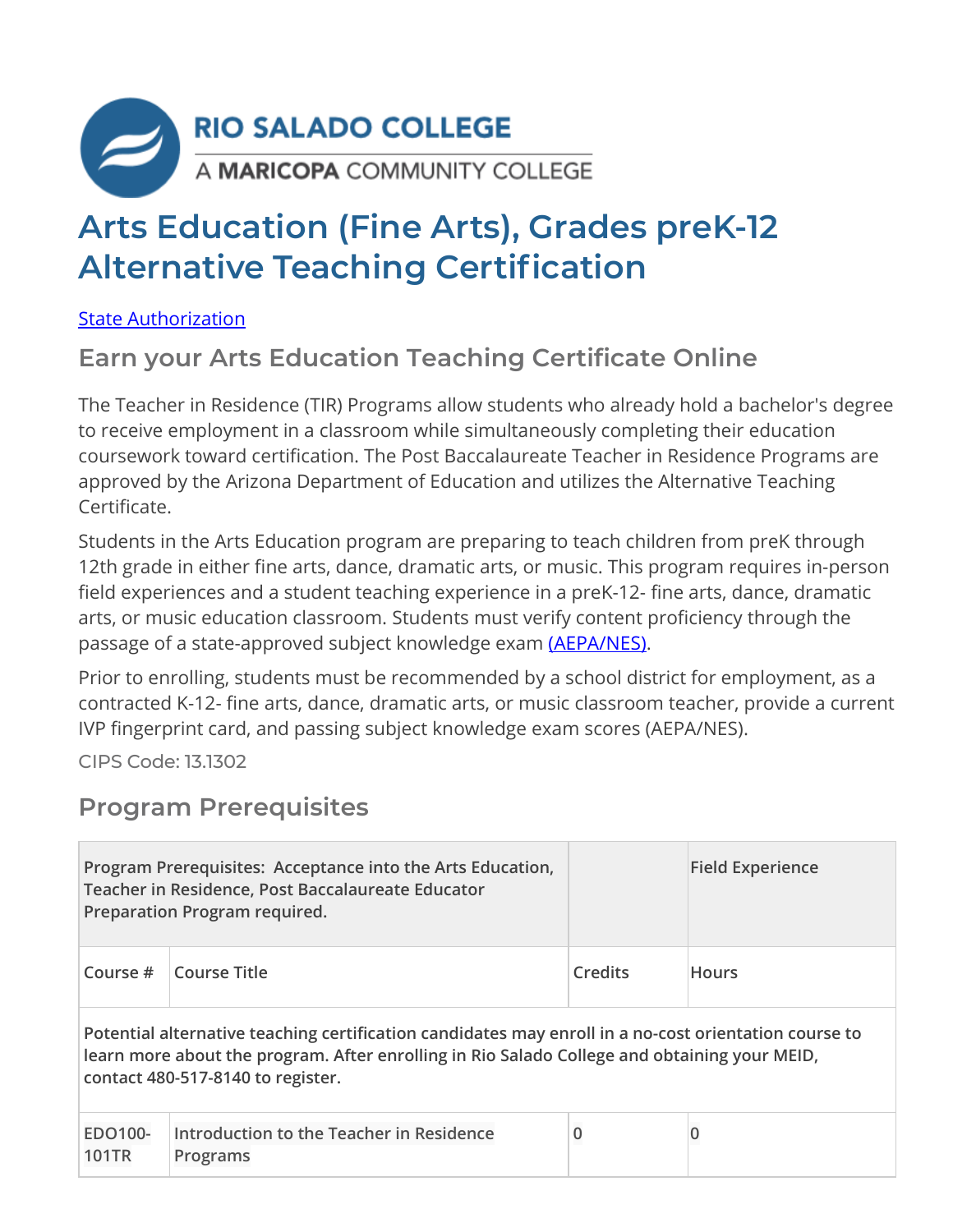| Program Prerequisites: Acceptance into the Arts Education,<br>Teacher in Residence, Post Baccalaureate Educator<br>Preparation Program required. | <b>Field Experience</b> |
|--------------------------------------------------------------------------------------------------------------------------------------------------|-------------------------|
|                                                                                                                                                  |                         |

## **Required Courses – Year 1**

|                             | regardless of GPA.                          | Required Courses: All classes must meet the 3.0 overall<br>GPA. Courses with a final grade of "D" or "F" must be retaken                                                                                                    |                | <b>Field Experience</b>                      |
|-----------------------------|---------------------------------------------|-----------------------------------------------------------------------------------------------------------------------------------------------------------------------------------------------------------------------------|----------------|----------------------------------------------|
| <b>Start</b><br><b>Date</b> | Course #                                    | <b>Course Title</b>                                                                                                                                                                                                         | <b>Credits</b> | <b>Hours</b>                                 |
| Sem 1                       | <b>EDU276</b>                               | <b>Classroom Management and Behavioral</b><br><b>Analysis</b>                                                                                                                                                               | 3              | 5 hours                                      |
| Sem 1                       | <b>EDU239</b><br><b>OR</b><br><b>EDU240</b> | <b>Structured English Immersion Grades K-12</b><br><b>OR</b><br><b>Structured English Immersion Grades 6-12</b><br>45-clock hour workshop credit certificate<br>from an approved vendor (Transcript<br>evaluation required) | $0 - 3$        | $\mathbf 0$                                  |
| Sem 1                       | EFE260AC                                    | Intern Certificate Student Teaching Lab K-<br>12 - Art Education I                                                                                                                                                          | 3              | <b>Employment Teaching</b><br>K-12 Fine Arts |
| Sem <sub>2</sub>            | EDU260AB OR                                 | EDU260AA Art Methods and Curriculum Development<br>for Elementary<br>Art Methods and Curriculum Development<br>for Secondary                                                                                                | $\overline{4}$ | 4 hours                                      |
| Sem <sub>2</sub>            |                                             | EDU287AA Master Teacher Seminar I: Standards-<br><b>Based Instruction</b>                                                                                                                                                   | 1              | 0                                            |
| Sem <sub>2</sub>            | EFE260AD                                    | Intern Certificate Student Teaching Lab K-<br>12 - Art Education II                                                                                                                                                         | 3              | <b>Employment Teaching</b><br>K-12 Fine Arts |